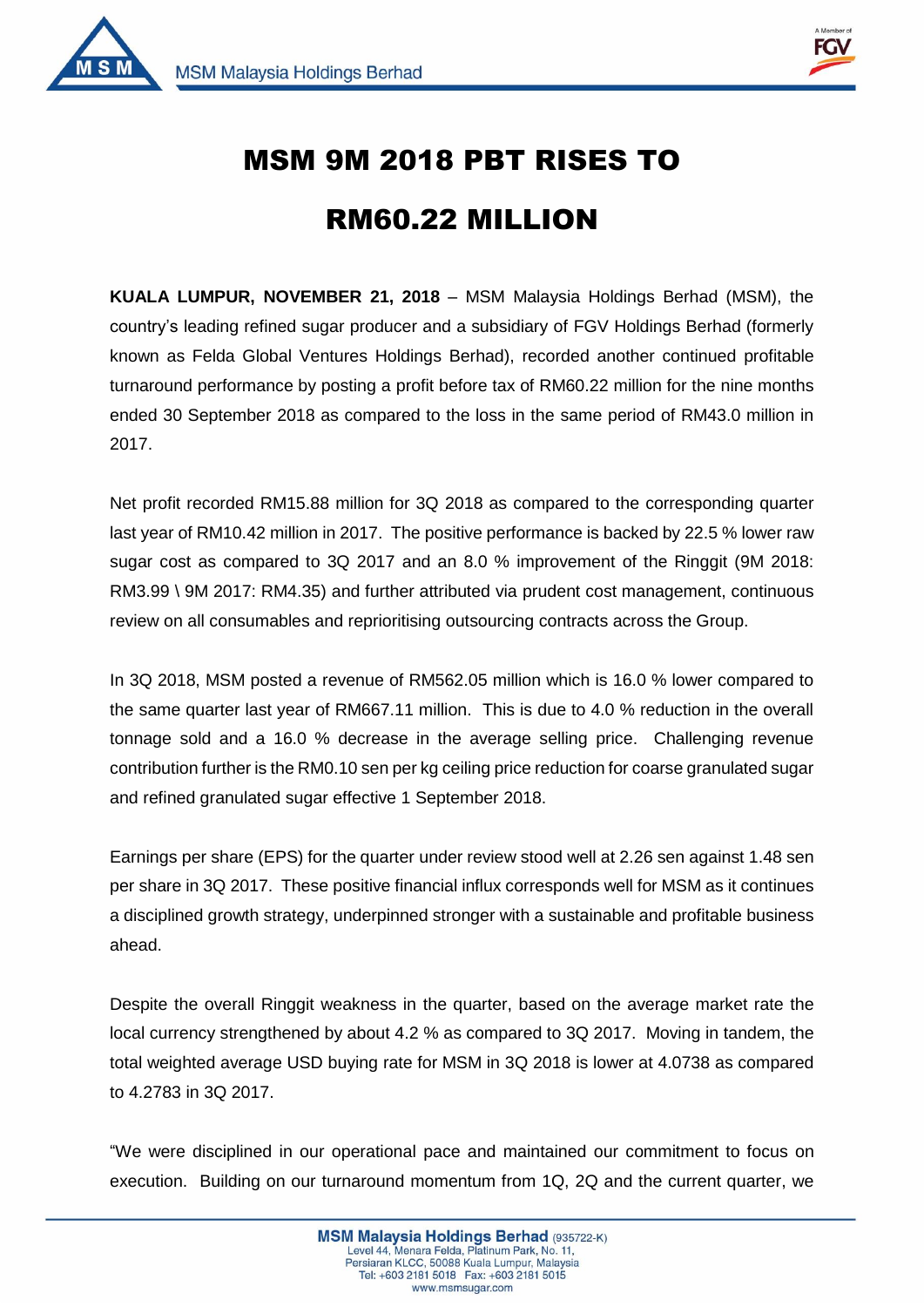

continue to manage our raw sugar and forex cost effectively, focus on a performing and winning culture which consequently led to our solid results. With full support from our board, management and employees, we remain confident in our ability to achieve the full-year target," said MSM's Executive Director, Dato' Khairil Anuar Aziz.

Highlighting the operational segments, refined sugar production increased by 0.8 % as compared to the corresponding period last year of 257,788 tonnes due to productivity driven initiatives and improved operational efficiency. Year-to-date profit from operations increased by 347.8 % as compared to 9M 2017 and this signifies a clear sign of steady recovery and improvement for MSM.

He added, "We are thankful to the government for the abolishment of AP for sugar imports. However, as the AP holders still maintain carry-over stocks of imported sugar during the first half of 2018, the total effect would only be accounted for in FY 2019. Generating revenue next year will be a challenge due to the reduction in the retail selling price of refined sugar and the imposing of an excise duty (soda tax) for sugar beverages of RM0.40 sen/litre beginning 1 April 2019."

Although too early to draw on conclusion, the impact will reflect MSM's bottom-line. Nonetheless, MSM remain optimistic on its performance in the sugar business to increase shareholders value and provide a stable income stream with better returns.

MSM Johor's prospect is marked with several successful milestones. The sugar refinery has successfully produced ICUMSA 45 refined sugar and is supplying in small quantities to major industries and wholesalers in its initial stage. Additionally, the sugar refinery has successfully conformed to certifications such as HALAL, MS (Malaysian Standard), QMS ISO 9001:2015 and KOSHER ensuring the safety and quality of the sugar products.

Since touching a low of USD0.10/pound towards the end of September, the price of raw sugar has risen by 19.0 % to USD0.13/pound. The rise in raw sugar price was due to shortage of sugar production in Brazil for upcoming crop season 2018/19 - projected at 26.0 million tonnes from 36.0 million tonnes in 2017/18. On the other hand, India will expect surplus production for the same period by 2.0 million tonnes, however, the figure is still uncertain due to the current weather factor.